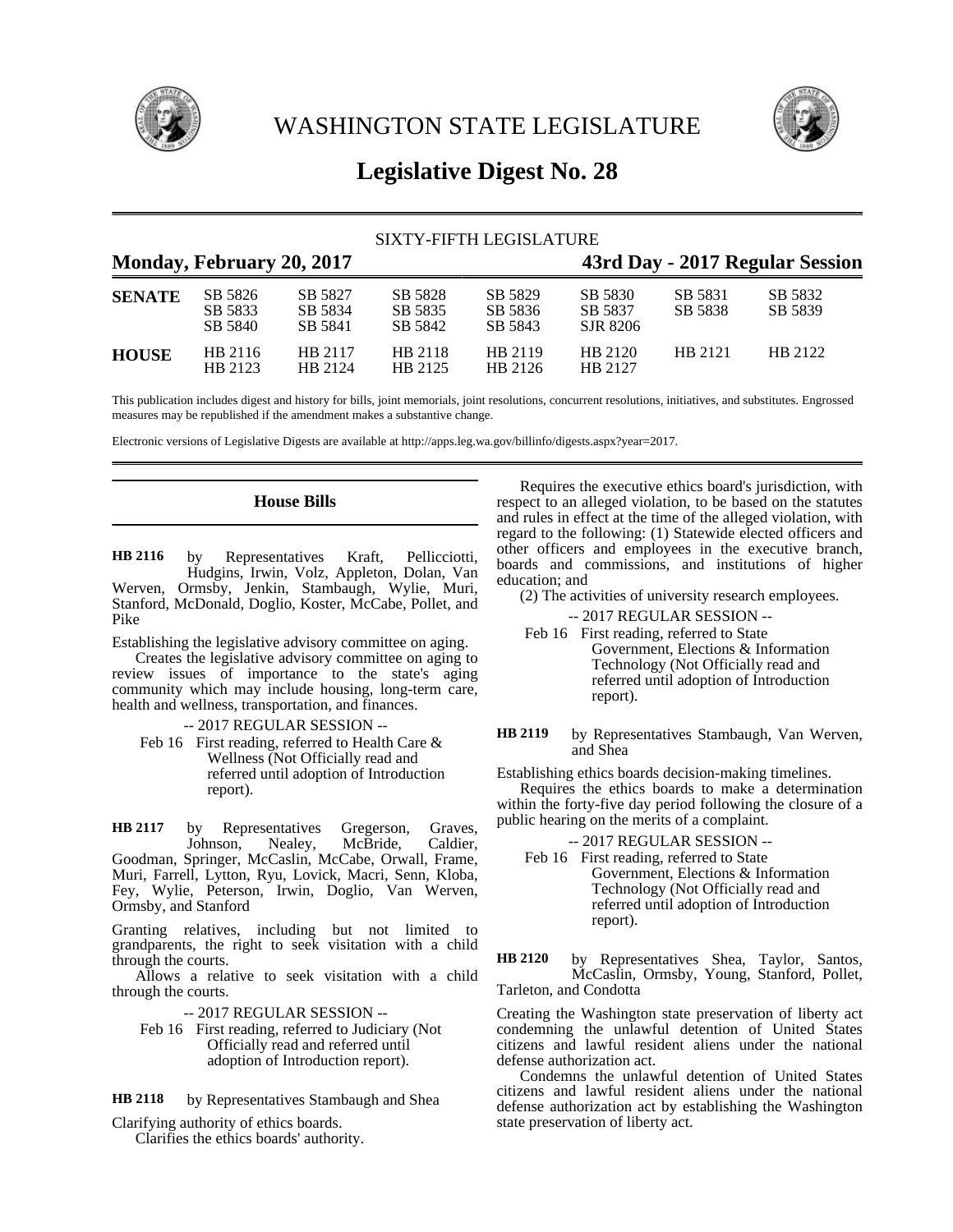-- 2017 REGULAR SESSION --

Feb 16 First reading, referred to Public Safety (Not Officially read and referred until adoption of Introduction report).

by Representatives Pettigrew, Tarleton, and Macri **HB 2121**

Repealing income eligibility for temporary assistance for needy families benefits for a child who lives with a nonparent caregiver.

Repeals RCW 74.12.037 (income eligibility criteria for temporary assistance for needy families benefits for children living with a nonparent caregiver).

-- 2017 REGULAR SESSION --

Feb 16 First reading, referred to Appropriations (Not Officially read and referred until adoption of Introduction report).

by Representative Taylor **HB 2122**

Ensuring local government leave program changes are coordinated with Washington state retirement systems plans.

Requires a local government employer that participates in a retirement plan administered by the department of retirement systems to, before changing a system of providing sick, vacation, compensatory, or other forms of leave offered to employees: (1) Submit a detailed summary of the proposed changes to the department; and

(2) Before implementing the change, receive a formal analysis from the department of impacts from the change on retirement benefit calculations.

-- 2017 REGULAR SESSION --

Feb 17 First reading, referred to Appropriations (Not Officially read and referred until adoption of Introduction report).

by Representatives Manweller and Appleton **HB 2123**

Concerning certification requirements for electrical trainees.

Creates alternative certification qualifications for: HVAC/refrigeration specialty electricians; HVAC/ refrigeration restricted specialty electricians; restricted, nonresidential maintenance specialty electricians; and nonresidential maintenance specialty electricians.

Authorizes military electronics rating applicants and military generator rating applicants, upon completing continuing education unit requirements, to take the examination for the EL06 or EL07 specialty electrician certification, as appropriate.

-- 2017 REGULAR SESSION --

Feb 17 First reading, referred to Labor & Workplace Standards (Not Officially read and referred until adoption of Introduction report).

### by Representatives Sawyer, Condotta, Taylor, Vick, Shea, Fitzgibbon, and Goodman **HB 2124**

Prohibiting the use of public resources to assist the federal government in any activity that might impede or interfere with revenue to the operating budget pursuant to Washington state's regulation of marijuana and marijuanarelated products as prescribed by the laws of the state of Washington.

Prohibits public employees from assisting or expending state resources to knowingly aid or assist the federal government with respect to an activity or inquiry related to a federal action or effort that results in the loss of revenue through interference with the state's marijuana market.

-- 2017 REGULAR SESSION --

Feb 17 First reading, referred to Finance (Not Officially read and referred until adoption of Introduction report).

by Representatives Blake and Wilcox **HB 2125**

Providing funding for a community-based approach to provide assistance with nonlethal management methods to reduce livestock depredations by wolves.

Creates the northeast Washington wolf-cattle management grant within the department of agriculture for the deployment of nonlethal deterrence resources, including equipment and tools, owned and strategically located locally to reduce the probability of livestock depredations by wolves.

Creates an advisory board to advise the department on the expenditure of the management grant funds.

Creates the northeast Washington wolf-cattle management account.

-- 2017 REGULAR SESSION --

Feb 17 First reading, referred to Appropriations (Not Officially read and referred until adoption of Introduction report).

#### by Representatives Blake and Wilcox **HB 2126**

Creating a community-based approach to provide assistance with nonlethal management methods to reduce livestock depredations by wolves.

Creates the northeast Washington wolf-cattle management grant within the department of agriculture for the deployment of nonlethal deterrence resources, including equipment and tools, owned and strategically located locally to reduce the probability of livestock depredations by wolves.

Creates an advisory board to advise the department on the expenditure of the management grant funds.

Creates the northeast Washington wolf-cattle management account.

-- 2017 REGULAR SESSION --

Feb 17 First reading, referred to Appropriations (Not Officially read and referred until adoption of Introduction report).

by Representatives Haler, Cody, Harris, Schmick, and Johnson **HB 2127**

Establishing a medical school loan program.

Creates the medical student loan program to increase the rural physician workforce in the state.

Requires the office of student financial assistance to administer the program and gives the office certain powers and duties.

Creates the medical student loan account.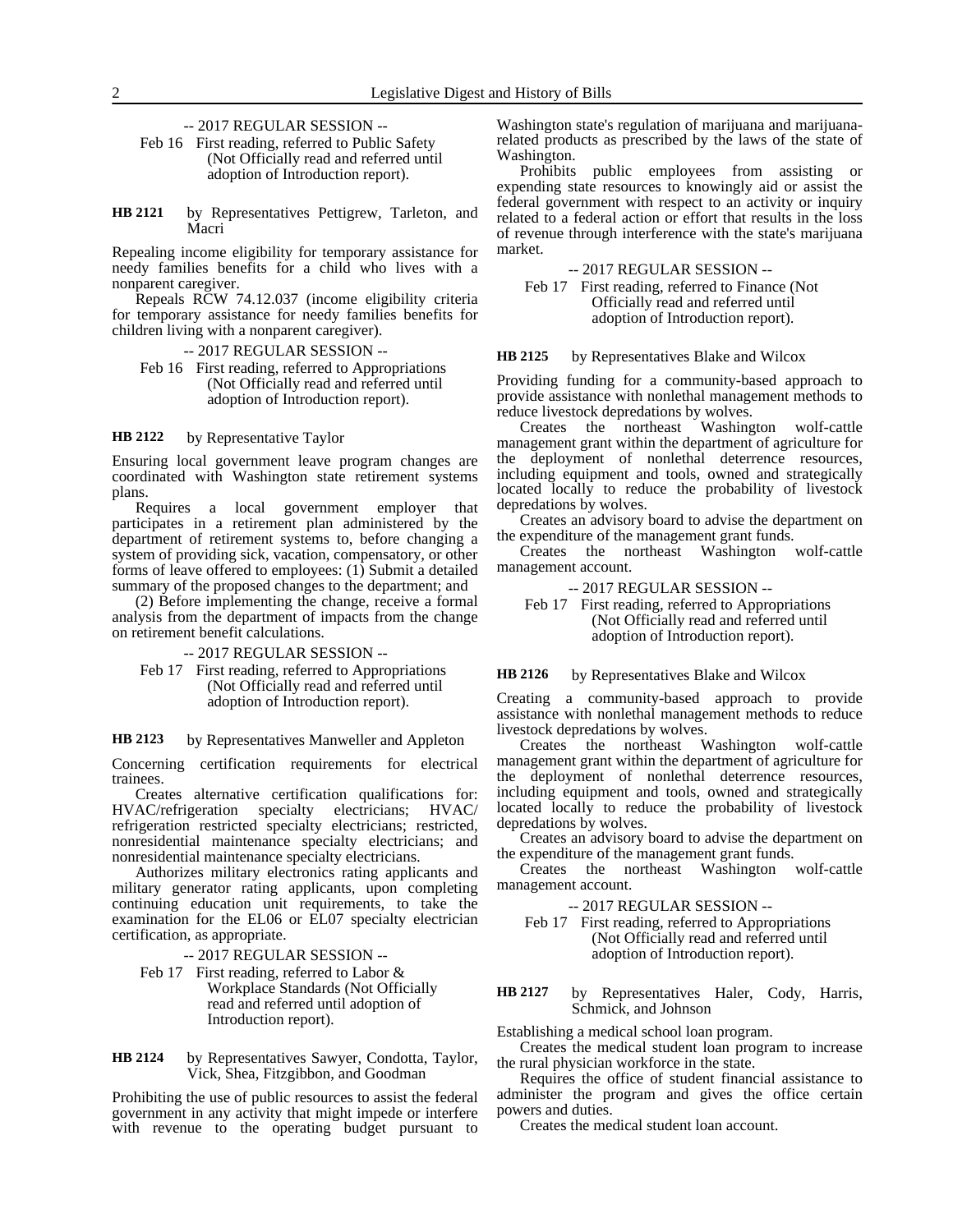-- 2017 REGULAR SESSION --

Feb 17 First reading, referred to Higher Education (Not Officially read and referred until adoption of Introduction report).

## **Senate Bills**

by Senators Hobbs, Zeiger, O'Ban, Conway, Fain, Keiser, Hunt, and Saldaña **SB 5826**

Concerning eligibility for veteran or national guard tuition waivers.

Removes the language "or in another location" for the purpose of higher education tuition and fees waivers for eligible veterans and national guard members.

-- 2017 REGULAR SESSION --

Feb 16 First reading, referred to Higher Education. HIE - Majority; do pass. Executive action taken in the Senate Committee on Higher Education at 1:00

by Senators Braun and Rolfes **SB 5827**

PM.

Concerning definitions and reporting requirements for municipalities receiving lodging tax revenues.

Addresses lodging tax revenue provisions regarding the addition of the definition of "tourist" and reporting requirements for municipalities that receive the revenue.

-- 2017 REGULAR SESSION --

Feb 16 First reading, referred to Ways & Means.

by Senators Palumbo, Rolfes, Frockt, Kuderer, Hunt, and Saldaña **SB 5828**

Limiting disclosure of information about the religious affiliation of individuals.

Prohibits employers, state or local government agencies or public employees, and state and local law enforcement agencies from providing, collecting, disclosing, and/or requiring the disclosure of information on the religious belief, practice, or affiliation of an individual.

Exempts the following from disclosure under the public records act: Records that relate to or contain personally identifying information about an individual's religious beliefs, practices, or affiliation.

-- 2017 REGULAR SESSION --

Feb 16 First reading, referred to Law & Justice.

by Senators Fain, Keiser, Conway, and Hunt **SB 5829**

Addressing paid family leave.

Addresses the provision of paid family leave for the birth or placement of a child for adoption or foster care with an employee and for a qualifying exigency under the federal family and medical leave act.

-- 2017 REGULAR SESSION --

Feb 16 First reading, referred to Commerce, Labor & Sports.

CLS - Majority; do pass. And refer to Ways & Means. Minority; without recommendation. Executive action taken in the Senate Committee on Commerce and Labor & Sports at 1:30 PM.

#### by Senator Chase **SB 5830**

Concerning sexual violence crime fees.

Requires an individual who is charged with committing sexually violent crimes or criminal offenses with a substantial nexus to sexual violence to pay a fee upon the commission of the crime.

Creates the Washington sexually oriented crime fee account.

### -- 2017 REGULAR SESSION --

Feb 16 First reading, referred to Law & Justice.

by Senators Darneille, Keiser, Kuderer, and Hunt **SB 5831**

Concerning assessment of the needs of girls and young women concurrently involved in the juvenile justice and child welfare systems.

Requires the state institute for public policy, in consultation with the state supreme court gender and justice commission, to conduct a statewide study on the needs of dually involved females.

Defines "dually involved female" as a female under eighteen years old who has concurrent involvement with both the child welfare and juvenile justice systems in the state.

-- 2017 REGULAR SESSION --

Feb 16 First reading, referred to Human Services, Mental Health & Housing.

#### by Senator Wilson **SB 5832**

Creating an academic bill of rights.

Establishes the campus free expression act and the academic freedom and whistleblower protection act. Creates an academic bill of rights.

-- 2017 REGULAR SESSION --

Feb 16 First reading, referred to Higher Education.

HIE - Majority; do pass. Minority; do not pass. Executive action taken in the Senate Committee on Higher Education at 1:00 PM.

by Senators Honeyford, Frockt, Braun, Fain, Angel, and Hunt **SB 5833**

Addressing the minimum retirement allowance under the teachers' retirement system, plan 1.

Addresses plan 1 of the teachers' retirement system with regard to an increase in the minimum retirement allowance.

### -- 2017 REGULAR SESSION --

Feb 16 First reading, referred to Ways & Means.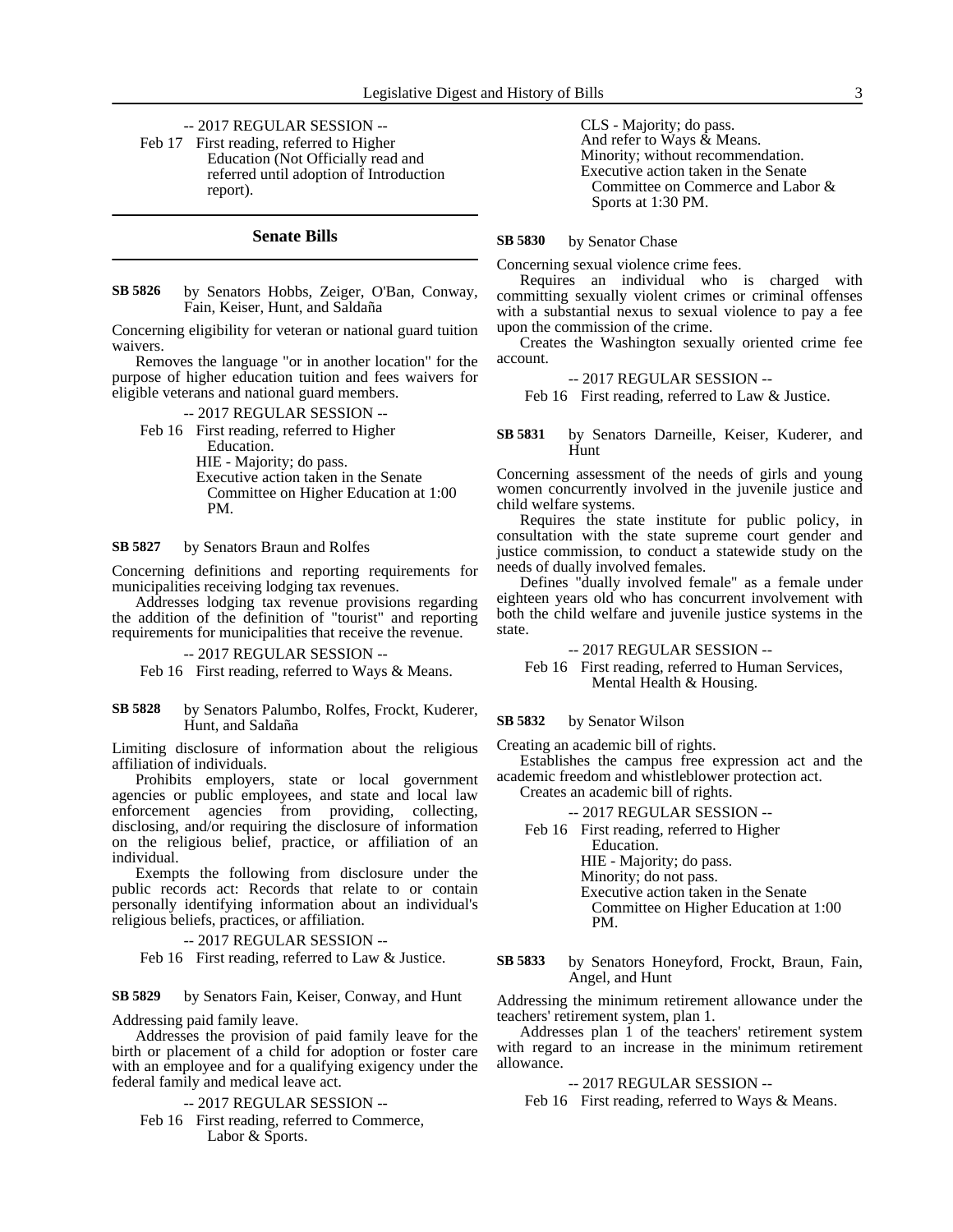by Senator Baumgartner **SB 5834**

Concerning the licensing of bonded spirits warehouses.

Establishes a license for bonded spirits warehouses that authorizes the storage and handling of bulk, barreled, or bottled spirits.

-- 2017 REGULAR SESSION --

Feb 16 First reading, referred to Commerce, Labor & Sports. CLS - Majority; do pass. Public hearing, executive action taken in the Senate Committee on Commerce, and Labor & Sports at 1:30 PM.

by Senators Keiser, Baumgartner, Fain, Conway, Cleveland, Rivers, Kuderer, Braun, Rossi, Hasegawa, Hunt, and Saldaña **SB 5835**

Promoting healthy outcomes for pregnant women and infants.

Requires the state health care authority to: (1) Require that health care facilities that provide newborn delivery services to medical assistance clients establish certain policies and procedures regarding placement of a newborn on the mother's chest and room-in practices where the newborn and mother share the same room;

(2) Provide guidelines for hospitals to use when establishing the policies and procedures;

(3) Require managed care organizations to report on the frequency in which they are able to adhere to the policies and procedures; and

(4) Include advanced registered nurse practitioners and certified nurse midwives when establishing certain performance measures.

Requires the department of labor and industries to provide online education materials explaining the respective rights and responsibilities of employers and employees who have a health condition related to pregnancy or childbirth.

Requires the attorney general to investigate complaints and provide enforcement.

Creates the healthy pregnancy advisory committee to: (1) Develop a strategy for improving maternal and infant health outcomes; and

(2) Conduct its activities in consultation with the maternal mortality review panel.

### -- 2017 REGULAR SESSION --

Feb 16 First reading, referred to Commerce, Labor & Sports. CLS - Majority; do pass. And refer to Ways & Means. Executive action taken in the Senate Committee on Commerce and Labor & Sports at 1:30 PM.

### by Senators Fain, Cleveland, Baumgartner, Keiser, Braun, Hasegawa, Conway, Hunt, and Saldaña **SB 5836**

Enhancing enforcement of the equal pay act.

Updates the existing state equal pay act to reflect the equal status of workers in the state and requires men and women in the same job to be compensated as equals.

-- 2017 REGULAR SESSION --

Feb 16 First reading, referred to Commerce, Labor & Sports. CLS - Majority; do pass. Executive action taken in the Senate Committee on Commerce and Labor & Sports at 1:30 PM.

by Senators Saldaña, Hawkins, Hobbs, Hasegawa, Frockt, and Kuderer **SB 5837**

Expanding high occupancy vehicle lane access to bloodcollecting or distributing establishment vehicles.

Authorizes vehicles that deliver or collect blood, tissue, or blood components for a blood-collecting or distributing establishment to use high occupancy vehicle lanes.

### -- 2017 REGULAR SESSION --

Feb 16 First reading, referred to Transportation. Feb 20 Scheduled for public hearing in the

Senate Committee on Transportation at 1:30 PM. (Subject to change)

by Senators Rossi, Kuderer, Palumbo, Braun, Hunt, Fain, O'Ban, Hawkins, Brown, Sheldon, Rivers, Zeiger, Angel, Bailey, Honeyford, Miloscia, Walsh, Wilson, Becker, Warnick, Mullet, and Hobbs **SB 5838**

Concerning the capital construction of and bonding for addressing the facilities maintenance backlog for the state parks and recreation commission.

Establishes the securing the future of Washington's state parks bonding act.

Authorizes the state finance committee to issue general obligation bonds to provide funds for the provision of needed capital improvements consisting of the predesign, design, maintenance, construction, modification, renovation, expansion, equipping, and other improvement of state buildings and facilities for the parks and recreation commission.

Creates the Evans state parks preservation account.

-- 2017 REGULAR SESSION --

Feb 16 First reading, referred to Ways & Means.

by Senators Carlyle, Cleveland, Chase, **SB 5839**

Kuderer, Conway, Darneille, Frockt, Ranker, Saldaña, Rolfes, Hasegawa, Pedersen, McCoy, Takko, Nelson, and Hunt

Repealing a tax preference for prescription drug warehousing firms to invest in rural and high-need area opioid use disorder treatment and support infrastructures.

Requires the secretary of the department of health, in coordination with the state health care authority and the University of Washington's alcohol and drug abuse institute, to develop a grant program to provide funding to accountable communities of health, the Dr. Robert Bree Collaborative, the University of Washington, Washington State University, and the department of health.

Repeals a tax preference for prescription drug warehousing firms.

Creates the opioid use disorder treatment account.

Requires the department of health to: (1) Estimate the increase to the general fund due to the repeal of the tax preference; and